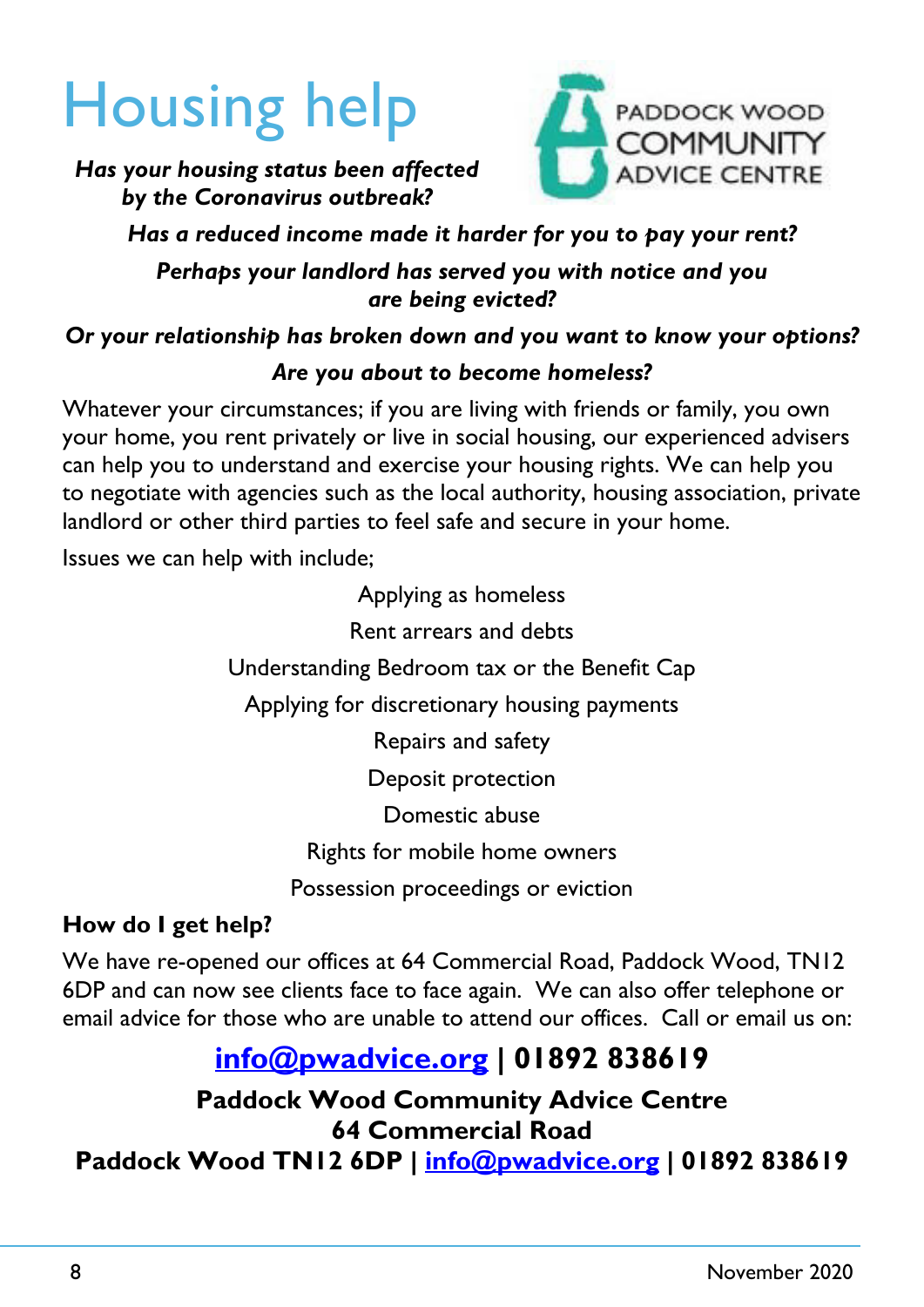# Helping Hand

 *In these strange and uncertain times, here at St Andrew's Paddock Wood, we wish to let everyone know there is always someone to turn during tough times. Together with our community partners, we have complied a short list of agencies locally and further a field that are there to help.*

## **Paddock Wood Community Support**

Paddock Wood Community Support is

a new mutual aid group set up to help during the Covid-19



pandemic which has full support of the Town Council. We are a group of local residents who have come together during a time when some people are finding it hard to access the help they need. We would like to support the community that we live in and ensure that nobody is left isolated or without support. We don't ask for anything in return, we just believe in helping each other in a time of difficulty.

#### **Contact: Tel 07385105340 or email Paddockwoodcommunity@ gmail.com** or **www.pwcs.org.uk**

### **Kent Together Helpline:**

It provides a single, convenient point of contact for anyone in the county who is in urgent need of help during the Coronavirus outbreak. It aims

to support vulnerable people in Kent who need urgent help, supplies or medication.

**Contact: www.kent.gov.uk/KentT ogetheror by calling on 03000 41 92 92**. It is a 24-hour service.

#### **The Community Storehouse Paddock Wood-Foodbank**

The Community Storehouse is managed and staffed by volunteers who help to gather and distribute food parcels to those who need



this support. The project is based at The Wesley Centre, Commercial Road, Paddock Wood

Members of our community known to be struggling to make ends meet are supported by a number of health, medical, educational, spiritual and social agencies in our town. At their discretion, these agencies can issue Community Storehouse vouchers which allow clients to collect a parcel of food items to help them prepare meals for the next few days. Alternatively, anyone may drop in with evidence of their present need and at TCS' discretion they will be helped.

#### **Contact: enquiries@communityst orehouse.co.uk Call us on 07582142948** during opening hours only.